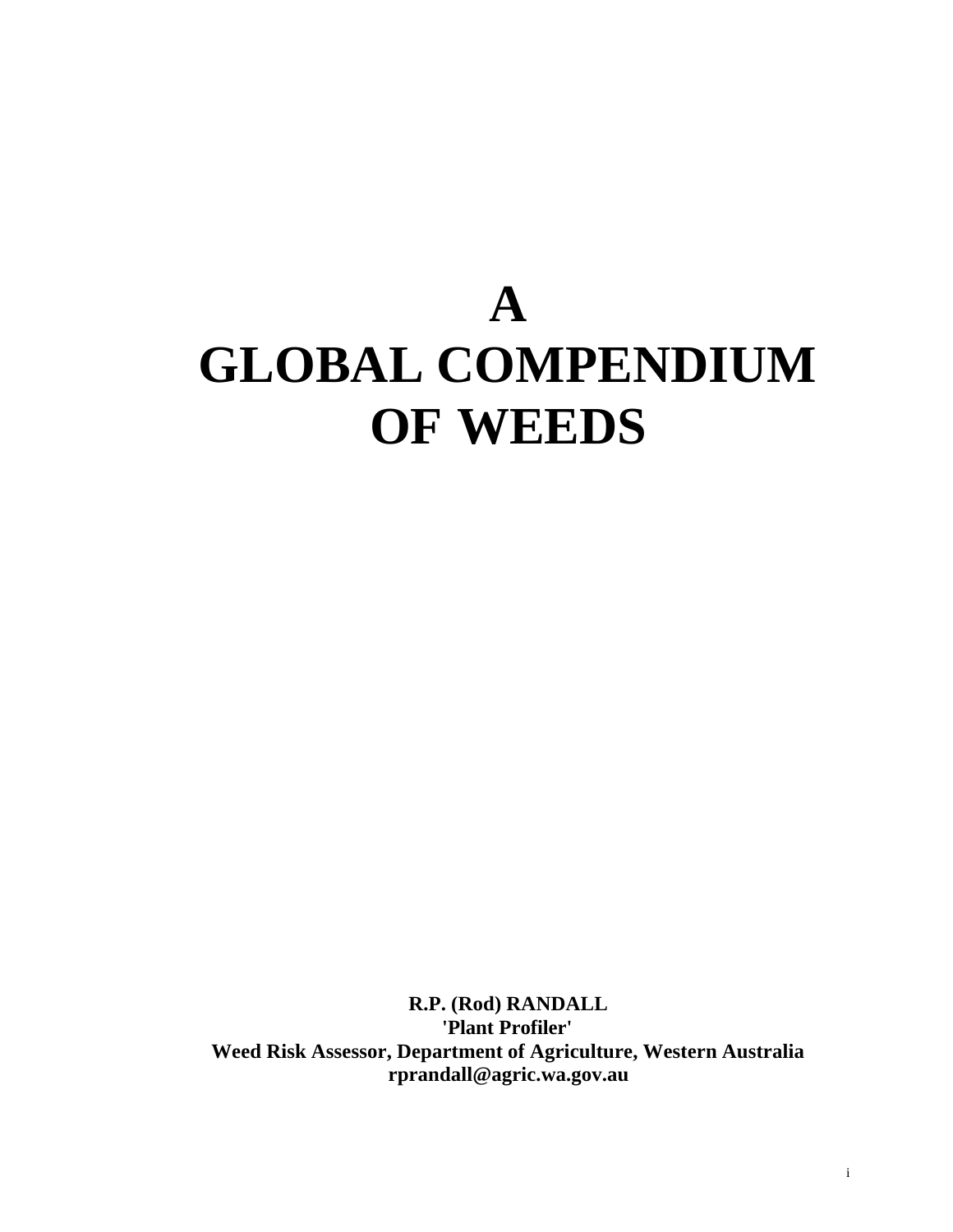### **Introduction**

I first started collecting data for this project back in 1996 when I typed a species list from Martin Hanf's "The arable weeds of Europe, with their seedlings and seeds" into an Excel spreadsheet. As I only had the book on a short term loan I wanted to maintain a list of the taxa it covered for future assessments. As with many collecting type situations this habit of documenting weed lists got a bit out of hand with flora lists, nursery stock lists in fact any list of plant names tied to a data source being assiduously collected all being poured into a database. This database forms the backbone of my weed potential assessment process allowing me to rapidly ascertain a weedy history for any new species being assessed but also often determining its origin, where it has naturalised, if it is used in the horticultural trade etc.

This weed related data has been extracted to allow everyone the chance to rapidly determine for themselves if a plant has a weedy history as this is the single most important indicator of a species weed potential over all other attributes.

The data presented in this web site distillation of six years work sourcing all the significant weed references I could find. While there are some journal articles included the main thrust has been to capture sources with large numbers of weed species documented. A search of CAB abstracts for the last 10 years will find over 30,000 journal articles that contain the key word "weed". Indexing and extracting a species list from this dataset would take years but with an agricultural bias is highly unlikely to cover more than a fraction of the weeds covered here. Previously the most significant coverage of the worlds weed flora was Holm, *et al*'s "A Geographical Atlas of World Weeds" (1979) listing 6,400 weed species. This compendium has 20,630 entries including approximately 2,000 synonym entries. A final species count will be possible after these synonyms have been cross indexed against the other entries but there will be well over 18,500 discrete weedy taxa documented. 25,500+ common names and 10,600+ other synonyms are also listed. There are 285 referenced data sources covering 11 continental regions and roughly 46 countries, not counting the many countries covered in "A Geographical Atlas of World Weeds".

While this compendium represents a huge increase in the number of documented weed species globally it is by no means the total weed flora of the world. While people to continue to move plants around the world with little regard for the consequences of their actions new weeds will continue to appear. If ever a point arrives where all countries screen new plant introductions as carefully as they screen potential new (human) immigrants we may eventually see a levelling off of the number of reported new weeds.

I aim to have this data published as a book in 2002. While the internet and computers can make life very easy (sometimes) a book requires no power to read (apart from literacy), is more portable and in my view reaches a greater potential audience than any website ever will. Remember that while the web may be with us for a long time its content will change over time and there are no guarantees that any data will be available forever. Some of the web sources cited in this very dataset have since disappeared highlighting the ephemeral nature of data on the internet.

#### **Record Structure**

#### Each record comprises:

*Genus, species***, Author:** Name as published by the source author/s and may be a synonym itself, this is indicted with an  $\epsilon$  =  $\epsilon$  followed by the accepted name in the field following the Family name. The taxonomy of weeds is very fragmented and many texts use old names. Rather than update these old names they have been left as published by the source author and linkages between the related names are indicated by the use of the " = " and (see) symbols. (NoR) means there are no other related records for this name. While all effort has been made to determine all the appropriate linkages between related records it is possible some may have been over looked or indeed never determined. Also some accepted names are often controversial and some readers may not agree with those selected in this text. With the large number of sources used to determine synonymy the author commonly encountered differences of opinion as to the correct name. This was another reason why published names were not changed, so readers can follow their own understanding of synonymy through the text without the added confusion of numerous records all lumped under one name

#### **Family**

**Synonyms** or Equals (=): All known other names from the database listed **Common names:** All common names from the database included **Status:** A group of relatively standard descriptors were used to form the status field of the dataset.

**Weed** The reference source was not specific but in most cases these are economic weeds ie agriculture, horticulture, turf, nurseries etc. The source details can usually give some idea of the type of weed but is not conclusive in all cases.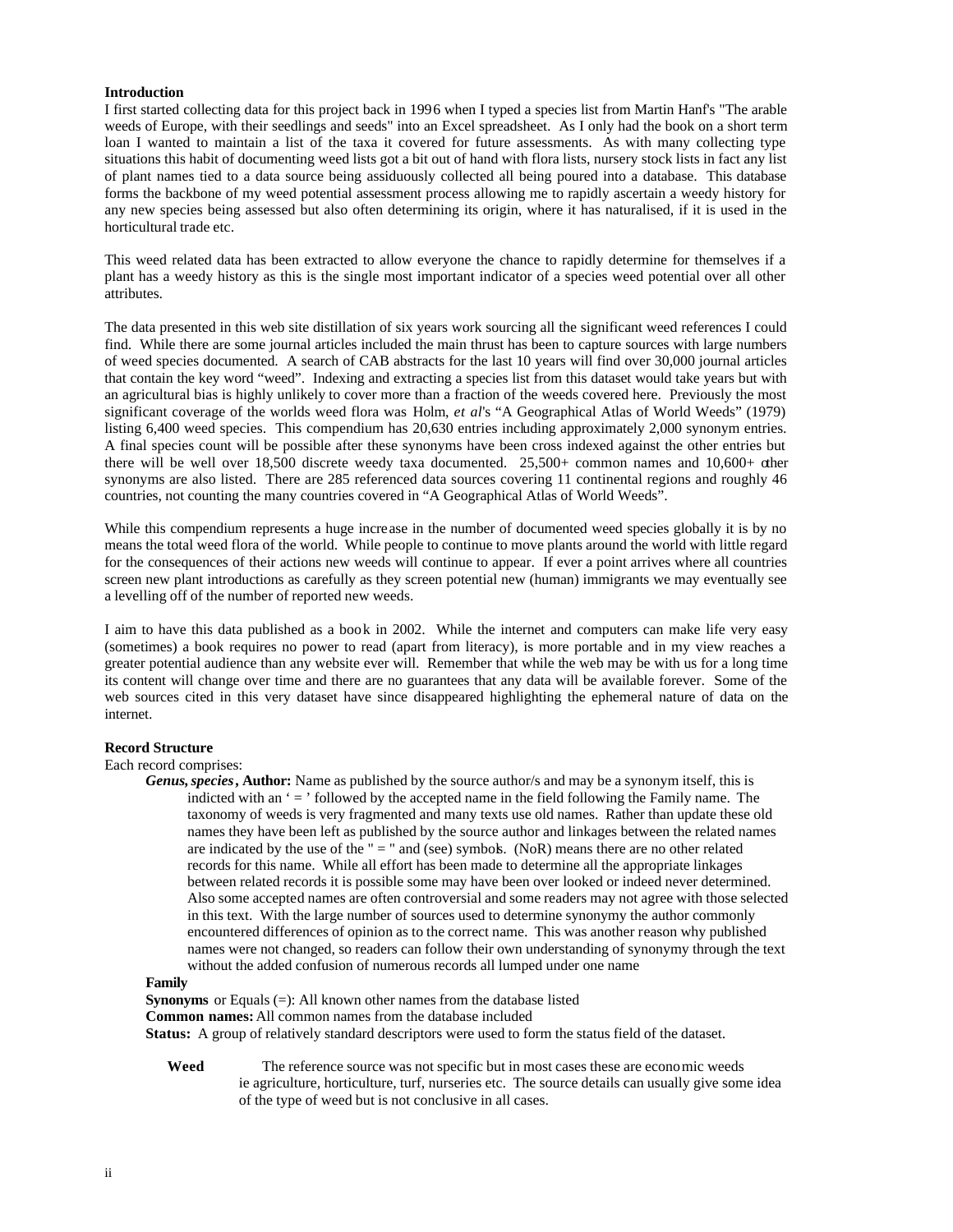- **Sleeper Weed** Species that have been identified as present and posing a future threat. Often the source of these references has already been proved correct by other publications acknowledging the species impacts.
- **Quarantine Weed** Species prohibited entry under a countries quarantine regulations
- **Noxious Weed** Species subject to legal restrictions (ie control, eradication, containment etc) for some countries this term also encompasses quarantine species (ie US Federal Noxious Weeds)

**Naturalised** Species has self sustaining and spreading populations with no human assistance but not necessarily impacting on the environment. A species capacity to naturalise in foreign environments however is a good indicator of weed potential.

- **Native Weed** Species that are native to the country they are considered weedy. Sometimes difficult to determine if the species has spread outside its native range within its country of origin or is weedy within its native range as sources are often state or regionally based.
- **Introduced** Species that have been released (planted) that may or may not have become naturalised. A term that is often used as an alternative to naturalised and sometimes very difficult to determine which term is appropriate. Introduced taxa obviously include many species deemed desirable by humans for one purpose or another and many weeds enter countries via this pathway. Forestry, agriculture and horticulture are traditionally the biggest advocates of species introduction programs. Lately overseas aid agencies have become involved in regeneration projects and rather than use native species often introduce exotic species with little regard to their future weed potential.<br>Garden Escape Garden species known to have
- Garden species known to have escaped either directly by seed or other propagules moving out of the garden or indirectly by establishing from dumped garden waste. Other garden escapes originate from abandoned gardens, graveyards and commercial tips to name just a few.
- **Exotic** Rarely used here but denotes where a species is know to be present but its exact status is unknown
- **Environmental Weed** Species that invade native ecosystems. Many of these can be easily determined from the source references. In the past most attention has focused on agronomic weeds, this dataset provides information on over 2000 environmental weed species.
- **Cultivation Escape** Species may have escaped from gardens, cultivation or both, source not specific but includes some crop and pasture species.
- **Casual Alien** These species appear with no direct (apparent) human assistance, survive, possibly set seed, but do not persist, then may appear again some seasons later, i.e. they do not develop long term sustained populations.

#### **Source Codes:** References cited

- **Arid/Aquatic:** This section is a basic measure of a plants ability to survive or thrive in either environmental extreme either by avoidance or adaptation. Some species can survive either extreme while others can only establish in a period of good conditions. This listing like many of the following is not complete and is only an indication of a species capacity to grow under the two extremes of moisture availability. Some species noted as "Arid" may be annuals that only appear in good conditions, set seed, then die off. Perennials may only establish under 'good conditions' then survive extreme droughts by accessing ground water, use of water loss avoidance techniques, specialised physiology or water storage mechanisms. Some "Aquatic" species may be more correctly described as marsh or intertidal species and some marine taxa are also listed. The intent being to flag a species capacity to survive under very wet conditions.
- **Cultivated** or **Promoted:** Plants that are cultivated by man, or promoted as a species worthy of cultivation, which in many cases are garden plants but also includes some crops. Cultivated plants with their generally long association with man are often the first species to invade
- **Herbal:** Plants that are used for ceremonial, medicinal or culinary purposes, often only by traditional users. This should not be considered the same as cultivated as often these species will be wild harvested and often used only under extreme conditions of drought or famine ie some of these plants are not eaten by preference but by availability
- **Toxic:** Where a species is documented as toxic. Degree and parts that are toxic is often difficult to determine as many sources do not indicate this. Degree of toxicity and the varying susceptibility of different species from man to livestock should all be considered.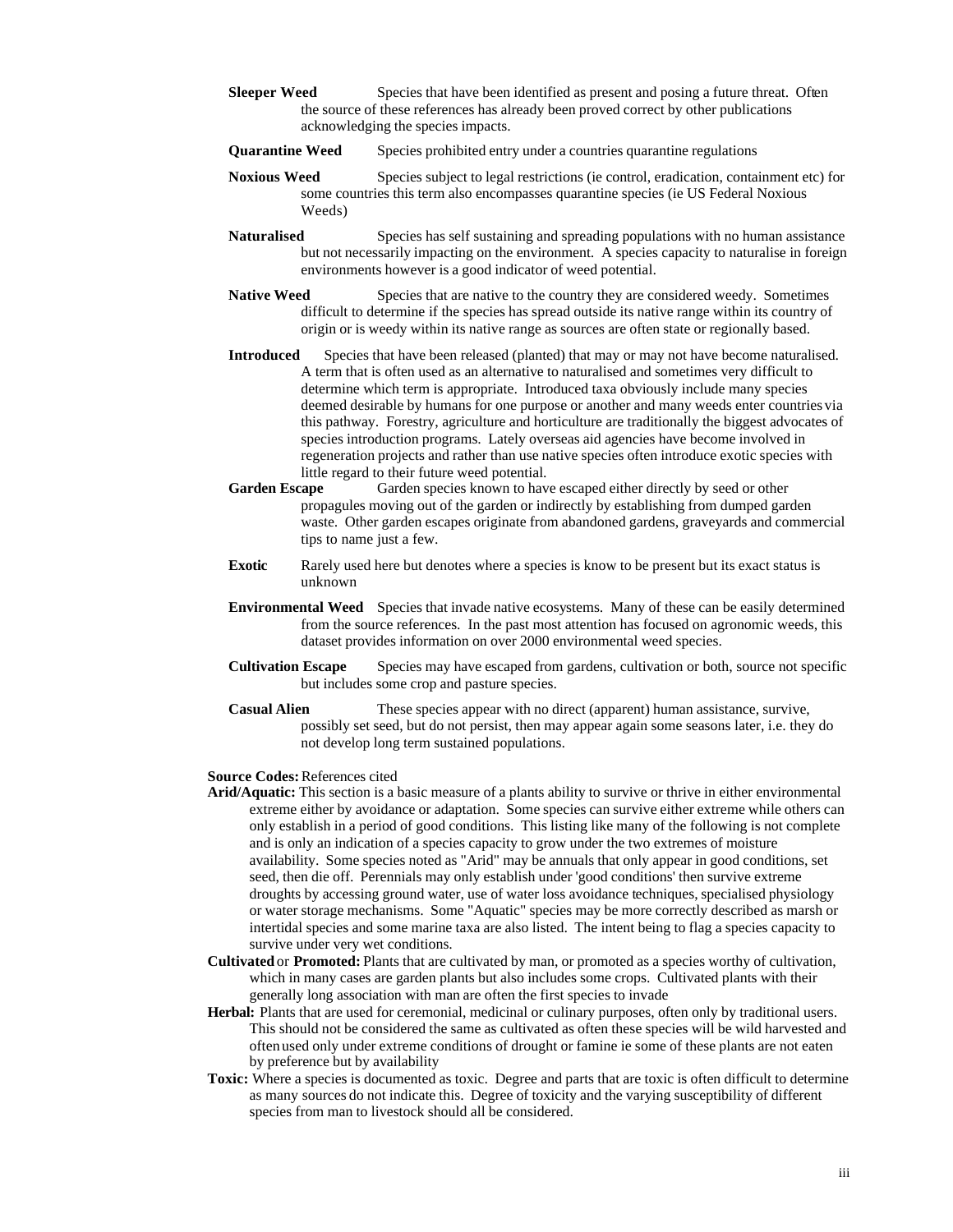**Origin:** This can be difficult to determine as often sources will quote conflicting origins, where this occurs an origin is cited only if there is a clear majority. Conversely if there is only one source indicating an origin its validity may be difficult to determine. Many thousands of origins were not cited because of the difficulty in validating some sources

An example from the text:

*Opuntia ficus-indica* (L.) Mill.

**Cactaceae** 

- Cactus ficus-indica L., Opuntia castillae Griffiths, Opuntia compressa (Salisb.) Macbr. (see), Opuntia incarnadilla Griffiths, Opuntia megacantha Salm-Dyck (see), Opuntia occidentalis Engelm., Opuntia vulgaris Mill. (see)
- Indian fig, tuna cactus, sweet pricklypear, mission pricklypear, prickly pear, spineless cactus, Boereturksvy, grootdoringturksvy, spiny pest pear
- Weed, Quarantine Weed, Noxious Weed, Naturalised, Introduced, Garden Escape, Environmental Weed, Cultivation **Escape**
- 10, 34, 51, 63, 72, 76, 86, 87, 88, 95, 98, 101, 121, 151, 152, 158, 198, 203, 228, 261, 269, 272, 278, 279, 283, 287
- Arid Cultivated Herbal **Toxic** Origin: Central America.

### **Nomenclature and Errors**

Every attempt has been made to retain the original species names as supplied by the authors in each source. At times, where there have been spelling errors, some records have been changed and more than likely, but hopefully not to frequently, some errors may have been made at this end of the data daisy chain. Some spelling errors or variations may not have been detected in the screening process when adding new data sources and some taxa may have more than one record a situation I worked hard to eliminate but the shear number of names to check and recheck means there are bound to be some errors of this type also. For these and any other errors I take full responsibility and apologise in advance. I would certainly appreciate if any reader finds an error that they contact and advise me of the problem so I can correct it.

**My email address is:** rprandall@agric.wa.gov.au

# **Cascading Sources**

Sharp eyes will quickly recognise that several sources regularly appear together. This should be in no way be taken as a measure of a species weediness but rather give greater awareness of the source of the original data which has prompted this cascade of reporting, ie an original reference being continually cited by other authors. This phenomenon is certainly not new, nor restricted to the study of weeds, but for those not aware of it, could be misleading. Two references which appear to copiously quoted are **N° 218** (Darrow, R.A., Erickson, L.C., Holstrum, J.T. Jnr, Miller, J.F., Scudder, W.F. and Williams, J.L. Jnr. (1966). Report of the Terminology Committee, Standardized Names of Weeds. *WSSA* (14) 346-386 Weed Science Society of America USA), a large list of weed names also included in **N° 87** (Holm, L. G., Pancho, J. V., Herberger, J. P. and Plucknett, D. L. (1979). *A Geographical Atlas of World Weeds*. John Wiley and Sons New York, USA), another heavily quoted weed reference. Hence these two source codes appear throughout this text as well as **N° 88** (FAOs Global Pest Plant Information Service, now EcoPort), which also cites **N° 87** (Holm *et al*.).

# **Naturalised and Introduced**

The use of both 'Naturalised' and 'Introduced' as status terms may confuse some people and in many cases are freely exchanged by authors. I have tried to determine wether or not a species is considered naturalised ie "has self sustaining and spreading populations with no human assistance" or introduced "plant populations are self sustaining but have not yet spread beyond their original point of introduction".

Where both terms are used for the same species then both are presented. In most cases it more than likely the author means 'naturalised' but the source has not made this clear enough to absolutely determine this.

### **Interpreting the Data**

In my view the best measure of a species weediness that can be drawn from this work is the number of sources combined with the range of weed types that have been allocated. For example a species may have 12 sources attributed (taking into account any cascaded sources) but is only ever considered a 'weed' in the status section. Another species may have six sources but be considered a noxious, quarantine and environmental weed plus a garden escape and casual alien. I would consider the second species a greater potential threat.